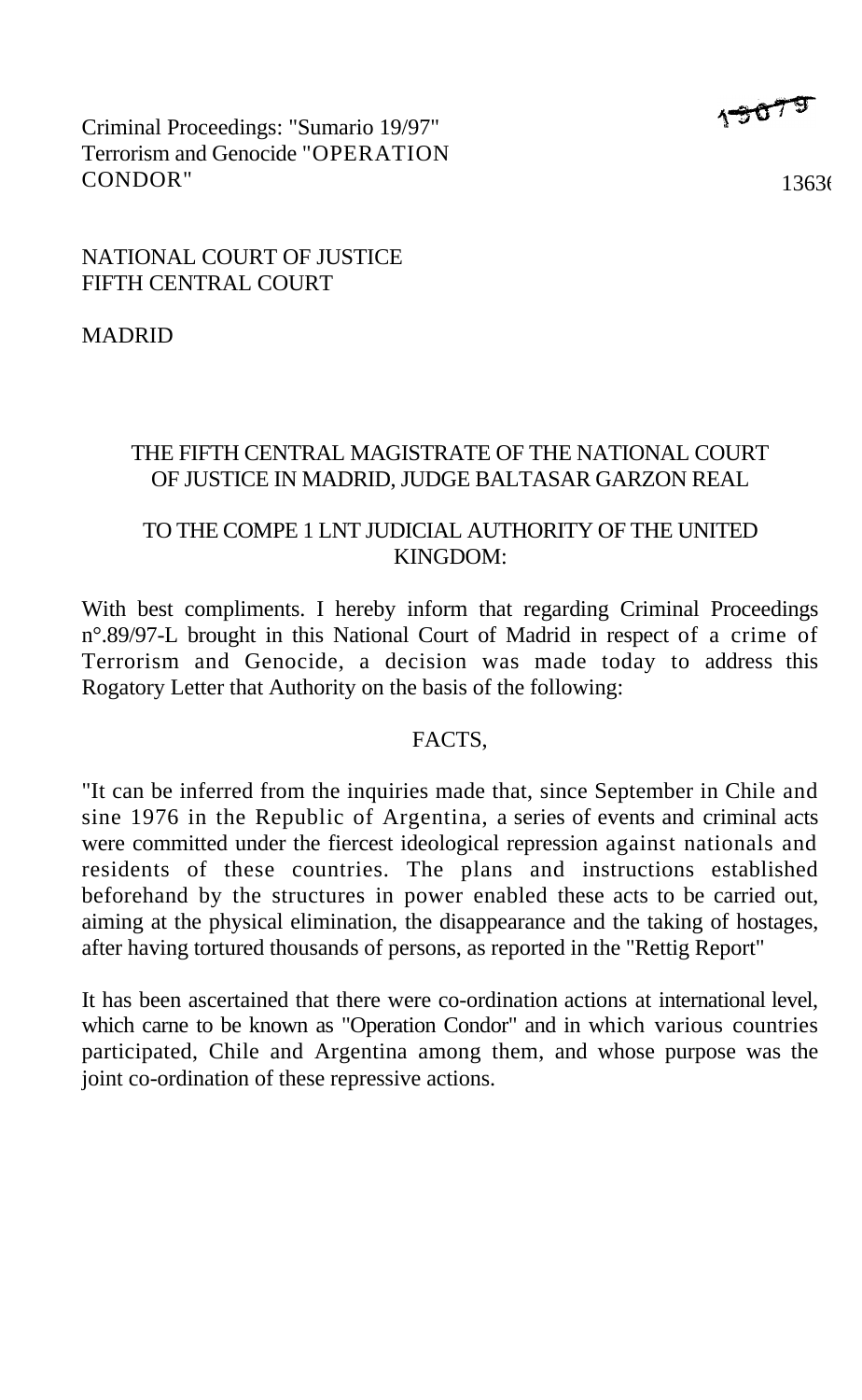13637 Thus, Augusto Pinochet Ugarte Commander-in-Chief of the Armed Forces and the Chilean Head of State at that time, committed criminal acts in coordination with the military authorities of Argentina between 1976 and 1983, (the period covered by this cases's investigation) as he gave orders to eliminate, torture and kidnap persons and to cause others to disappear, both Chileans and other nationals in Chile and in other countries, through the agency of DINA's, Secret Services and within the framework of the aboye mentioned "Plan Condor".

**Excession Contract** 

"In this sense, Augusto Pinochet Ugarte, born in Valparaíso, Chile, on  $25<sup>th</sup>$ November 1915, with Chilean national identification document number 1.128.923, appears as one of the principal persons responsible for organising and leading, in co-ordination with other countries' military or civil authorities principally Argentina, the creation of an international organisation which established, developed and carried out a systematic plan of ¡Ilegal detentions (taking of hostages), practice of torture, by forceful removal of persons, murders and/or disappearance of a large number of persons, including subjects of Argentina, Spain, The United Kingdom, The United States, Chile and others, which was to take place in various countries with the purpose of achieving the political and economic aims of the conspiracy, for the extermination of political opponents as well as of a large number of persons from 1973 on and which coincides with the period when similar actions were taking place in Argentina from 1976 - 1983. Emphasis should be made that aside from the cases included in this decision, there were others which in spite of having taken place on earlier dates, would be included in this Plan and the effects of which still remain, in virtue of the fact that the persons involved are still missing.

The particular cases which make up the specific subject of the accusation against Augusto Pinochet Ugarte up to this moment and without prejudice of it being extended, total 94:

1.- Edgardo Enrique Espinosa, mentioned in the previous arrest warrant, an important member of MIR and the brother of the General Secretary of that Party, deceased, was taken hostage in the evening of  $10<sup>th</sup>$  April 1976, in Buenos Aires, Argentina, when he was leaving a meeting of the "Junta Coordinadora Revolucionaria"; He was subsequently taken to different Argentinean concentration camps such as El Olimpo, Campo de Mayo and Escuela Mecanica de la Aunada (ASMA) near Buenos Aires.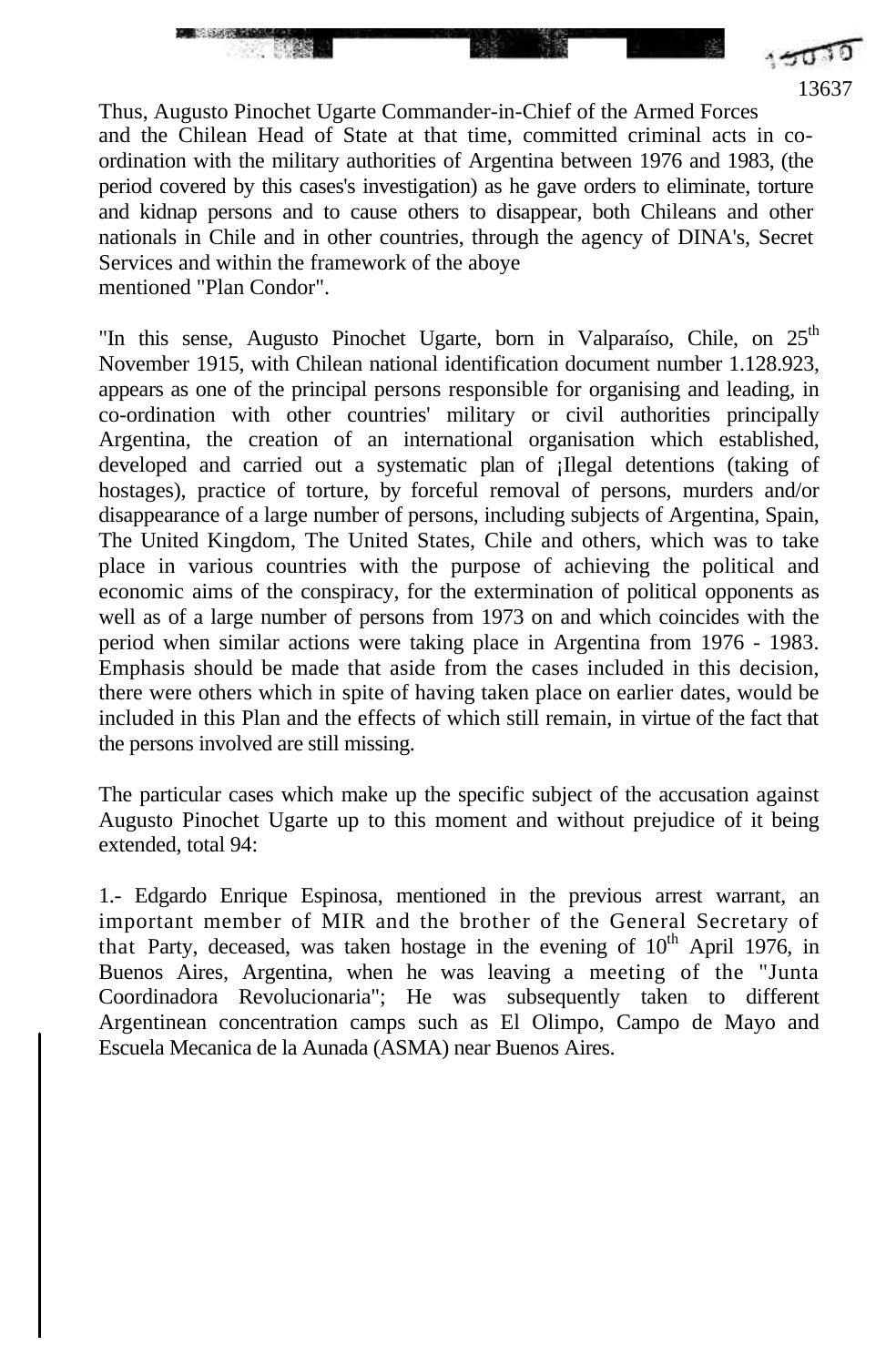According to the Rettig Commission this person who was protected by  $AC \sim$  was removed from the Argentinean detention centre and taken to Villa Grimaldi in Santiago, no further news being heard of him. Together with this person and others, the Brazilian subject Regina Marcondes was detained, and continues missing. On 23rdDecember 1975, that is four months before his arrest, DINA had already arranged the capture of this important leader of MIR and of various other persons, having ordered their agents abroad their removal to Chile after their capture. A telex was sent regarding the accomplishment of the mission. DINA was directly dependent on AUGUSTO PINOCHET UGARTE.

2.- On 3<sup>rd</sup> April 1976 Luis Gonzalo MUÑOZ VELAQUEZ, ex secretary of the "Sección Local del Partido Socialista"\* in San Bernardo of the PS and a candidate to "alderman", Juan Humberto HERNÁNDEZ ZASPE, an ex President of the "Federación de Estudiantes Industriales y Técnicos" (Feitech) and Manuel Jesus TAMAYO MARTINEZ, a sociologist and socialist leader who worked closely with the members of the Party's Central Committee, whose role was to make the liaison with Carlos Lorca , Ricardo Lagos also missing, with another socialist faction, were detained togethér with other Chilean in a Mendoza street.

The three of them were friends and had arrived in Argentina during 1974, having left Chile because political persecution. They worked together for the company Modernflood, in Mendoza and they were in charge of reorganising a socialist coordinating committee and took part in the activities of the so-called "Comisión de Consenso del PS".

The joint forces of the Argentinean Federal Police and DINA' agents participated in the military operations.

The three detained friends were taken overland from Mendoza to Villa Grimaldi at the end of April 1976.

3.- On 15<sup>d</sup> April 1976 Frida Elena LASCHAN MELLADO and her husband Miguel Angel ATHANASIU JARA, students and members of the MIR along with their new born son, Pablo ATHANASIU LASCHAN, were detained in Buenos Aires.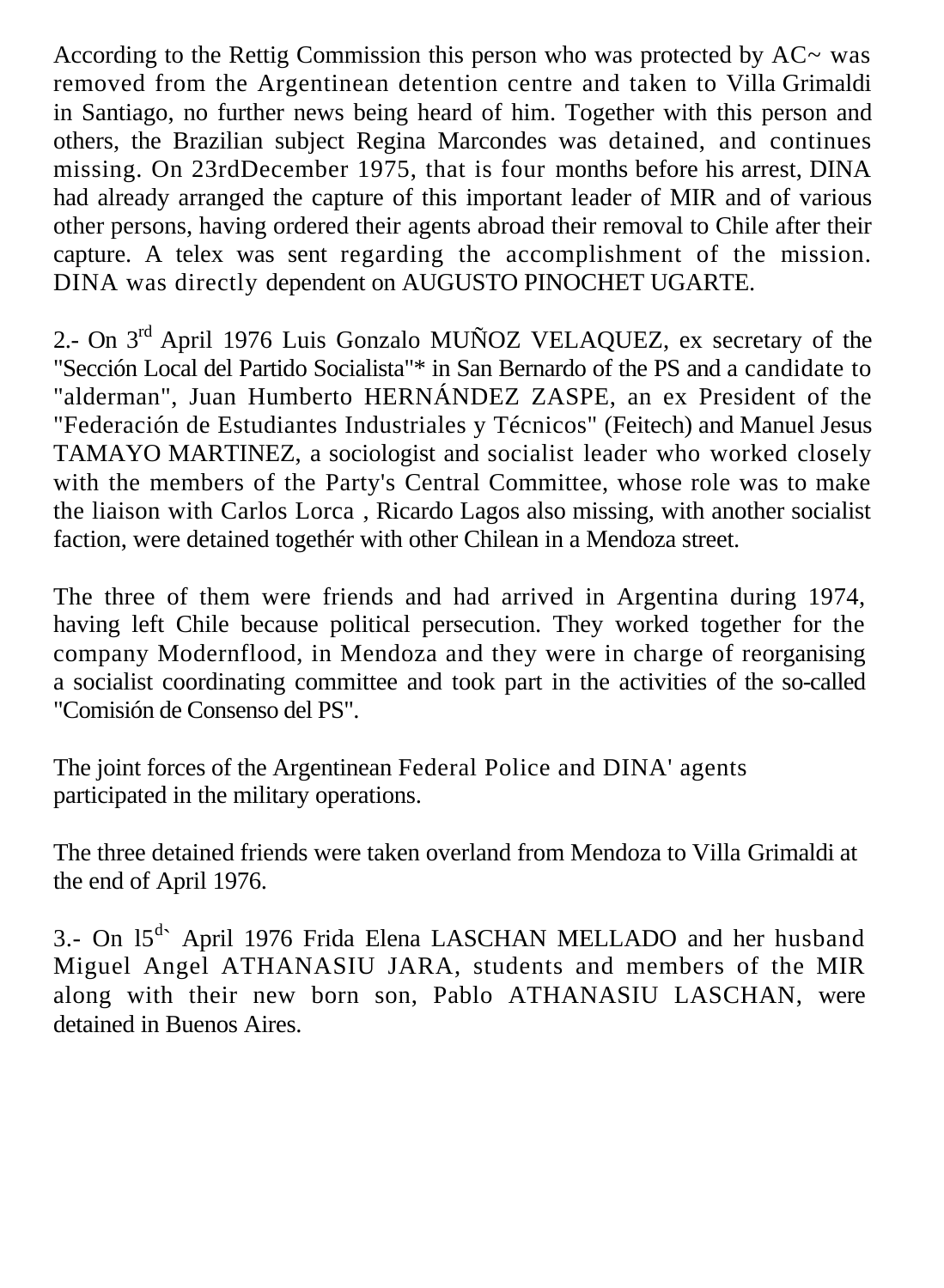Frida Laschan who worked for Cora in Lautaro had been detained <sup>i</sup>by

Lautaro police offices, committed for trial by the Military Prosecution. Subsequently the young couple left Chile after  $11<sup>t</sup>$  September 1973. In Argentina they were under surveillance and were very afraid.

The Commission established that this couple and their son were the victims of forceful removal in violation of their human rights, within the previously described situation.

4.- On 2nd July 1976 Julio del Transito VALLADARES CAROCA, an agricultura) accountant was detained in La Paz, Bolivia. He was delivered together with other Chileans by the Bolivian Authorities to the Chilean Authorities at the Charaña frontier on  $13<sup>h</sup>$  November 1976 and their whereabouts are unknown to this day. The Ministry of Interior recognised his detention though they refused to give the identity of the agents who carried it out, claiming "security reasons" in spite of being ordered by the Court to do so.

5.- At dawn on  $16<sup>th</sup>$  July 1976, members of the Argentine Army detained the couple Guillermo TAMBURINI and Maria Cecilia MAGNET FERRERO in their apartment of Cordoba street in Buenos Aires. He was a physician, an Argentinean national and a member of NIIR based in Chile for several years. who had fled from the repression which took place after  $11<sup>th</sup>$  September 1973. She was a national of Chile, a member of MAPU and a sociologist who had arrived in Buenos Aires at the end of 1973. In the course of the detention Guillermo Tamburini received a bullet wound.

6.- On 27' July 1976, 25 days after arriving in Argentina, Luis Enrique ELGUETA DIAZ was detained together with his sentimental partner and her sister, both women Chilean nationals.. He had fled to that country after having been expelled by the Music School of the University of Chile on account of his known participation in the MIR of Santiago.

Before he left he gave a friend the address of a relative where he would be staying in the capital of Argentina. His friend, Sergio Fuenzalida was detained by DINA on  $28<sup>th</sup>$  June 1976 together with six other persons, all of whom remain missing.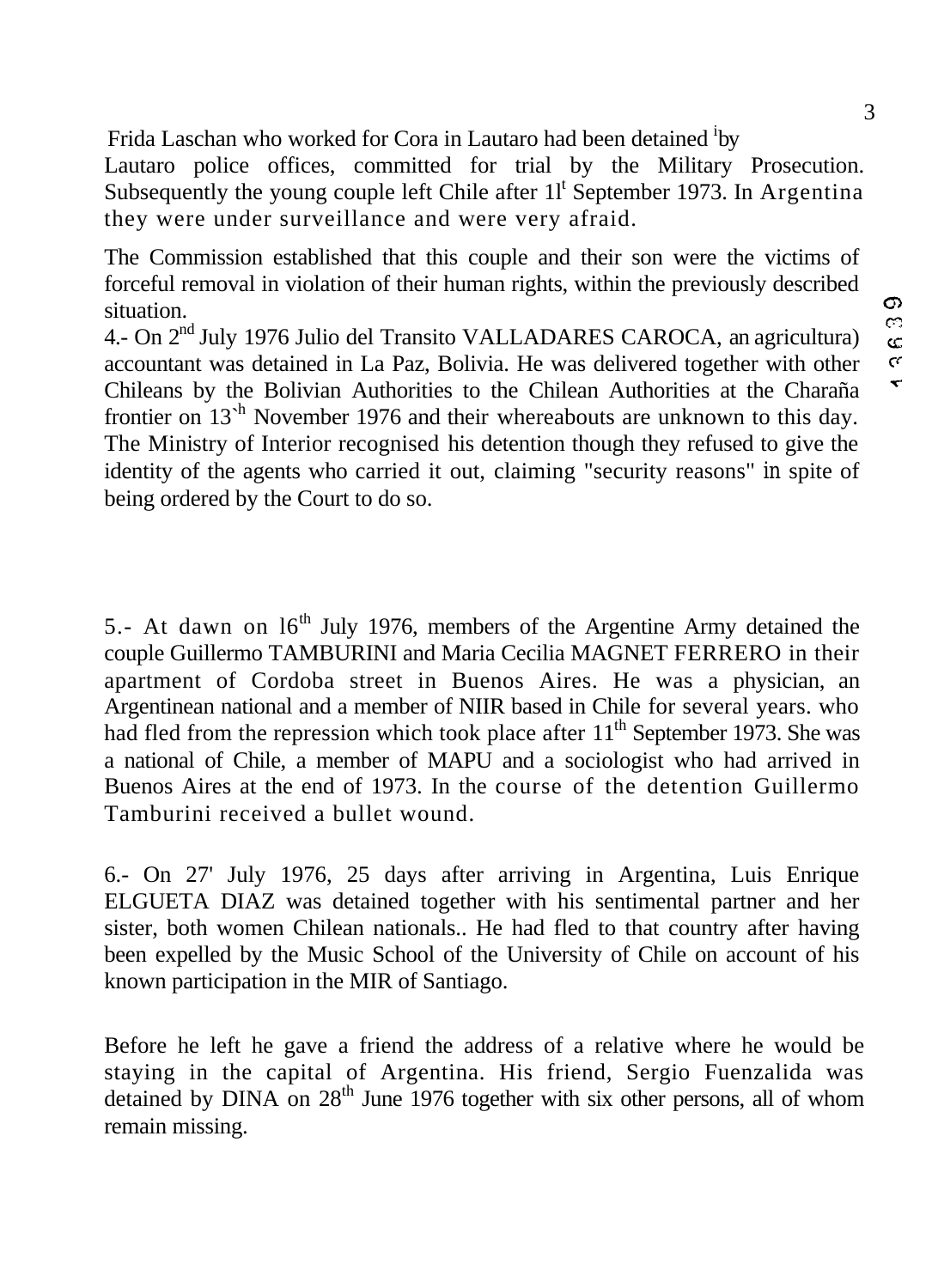As established by the Rettig Commission the victim, who was intensively sought in Chile after the annihilation by DINA of his friends' group in Santiago, was put at the disposition of DINA's agents in Buenos Aires.

7.- In the month of July 1976 the 27 year old active member of MIR, who was exiled in Cuba, Miguel Ivan ORELLANA CASTRO went missing. This happened while the victim was secretly en route to Buenos Aires in order to attend a political meeting.

8.- On 24th September 1976, Rachel Elizabeth VENEGAS ILLANES, a children's nurse and a member of MIR was detained in the centre of Buenos Aires and continues missing since then. She had been prosecuted by the Military Prosecution of Victoria and sentenced to a long house arrest, after which she left Chile.A few days before her arrest she had obtained a Visa in Buenos Aires to travel to Holland.

9.- In July 1976 Patricio BIEDMA SCHADEWALDT, the last of the MIR leaders connected with the "Junta Coordinadora Revolucionaria" was detained.

Patricio BIEDMA SCHADEWALDT, a sociologist, was a national of Argentina but since 1968 was settled in Chile. Later, after 1lth September 1973 he returned to Argentina because of the political persecution he was being subjected to in Chile. He continued his political activities inside the MIR of Chile, and worked with the top leader of that movement.

It has been proved that Patricio Biedma was detained in a sweep up in the month of July 1976 in Buenos Aires and taken into various centres, among which "Automotores Orletti" which depended on SIRE -the security organisation with which DINA kept a close relationship. Patricio Biedma was interrogated in the aforesaid centre by a Chilean military officer, as recorded in various statements of Argentinean detained persons.

The sociologist's fate has to be related to that of Edgardo Enriquez's and Jorge Fuentes'. During his detention Patricio Biedma told a witness of his detention that he would be removed to Chile.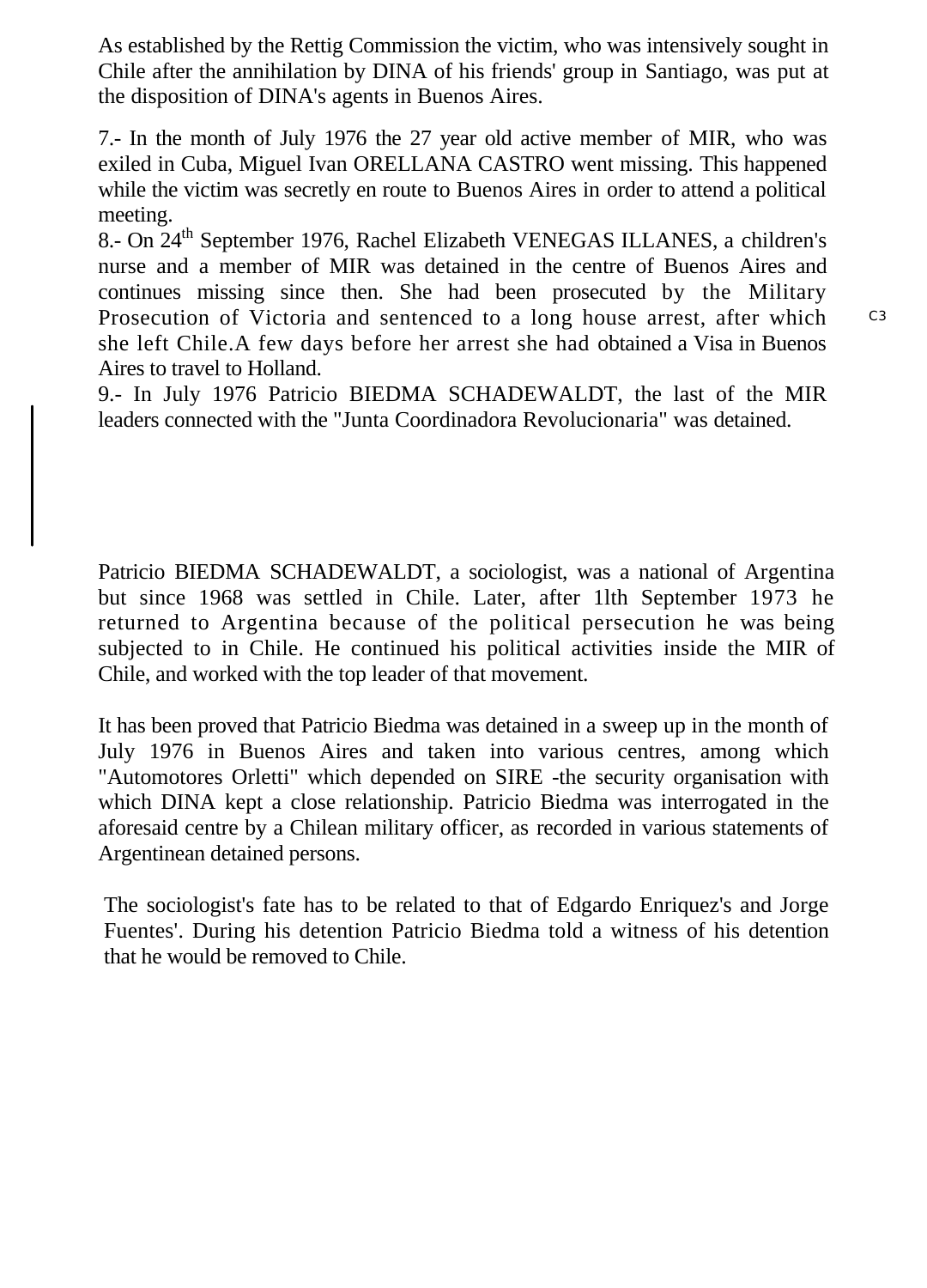10.- On 3<sup>rd</sup> August 1976, in the presence of witnesses, Eduardo Enrique HERNANDEZ CONCHA a member of the Communist Party was detained in San Bernardo, and there is no knowledge where he was held and his subsequent fate.

11.- On  $10^{d}$  January 1977, José Luis APPEL DE LA CRUZ was taken hostage by a group of armed civilians, in the middle of the street in the city of Cipolletti, province of Neuquen, Argentina before the vert' eyes of his wife Carmen Angelica DELARD. CABEZAS and his daughter. Carmen Delard went missing in the Police Station of that city while she was reporting her husband's disappearance.

12.- On 17<sup>d</sup> January 1977, a week later, her sister Gloria Ximena DELARD CABEZAS was detained at home in Buenos Aires together with her husband Roberto CRISTI MELERO and her two children. Gloria Delard was pregnant with her third child. A patrol of the Federal Police agents took them to the "Escuela Mecanica de la Armada" (ESMA), from where they went missing.

The two sisters Carmen and Gloria Delard had been students and members of the MIR at the University of Concepción, persecuted in Chile after 11 **h** September 1973. A friend of the family, an ex army colonel had offered to help them to cross the Chilean/Argentinean frontier, which they had accepted settling in Neuquen and Buenos Aires respectively.

From the previous report it is understood that the Argentinean Intelligence Services participated in the detention of the MIR leader since they were the ones who reported the details of Jorge Fuentes' false passport.

There is multiple and coinciding evidence about Jorge Fuentes' stay in Villa Grimaldi where he had scabies treated while he was being tortured and submitted to degrading treatment.

13.- On 6<sup>th</sup> April 1977, an ex Director of Aeronautics in FACH, Jorge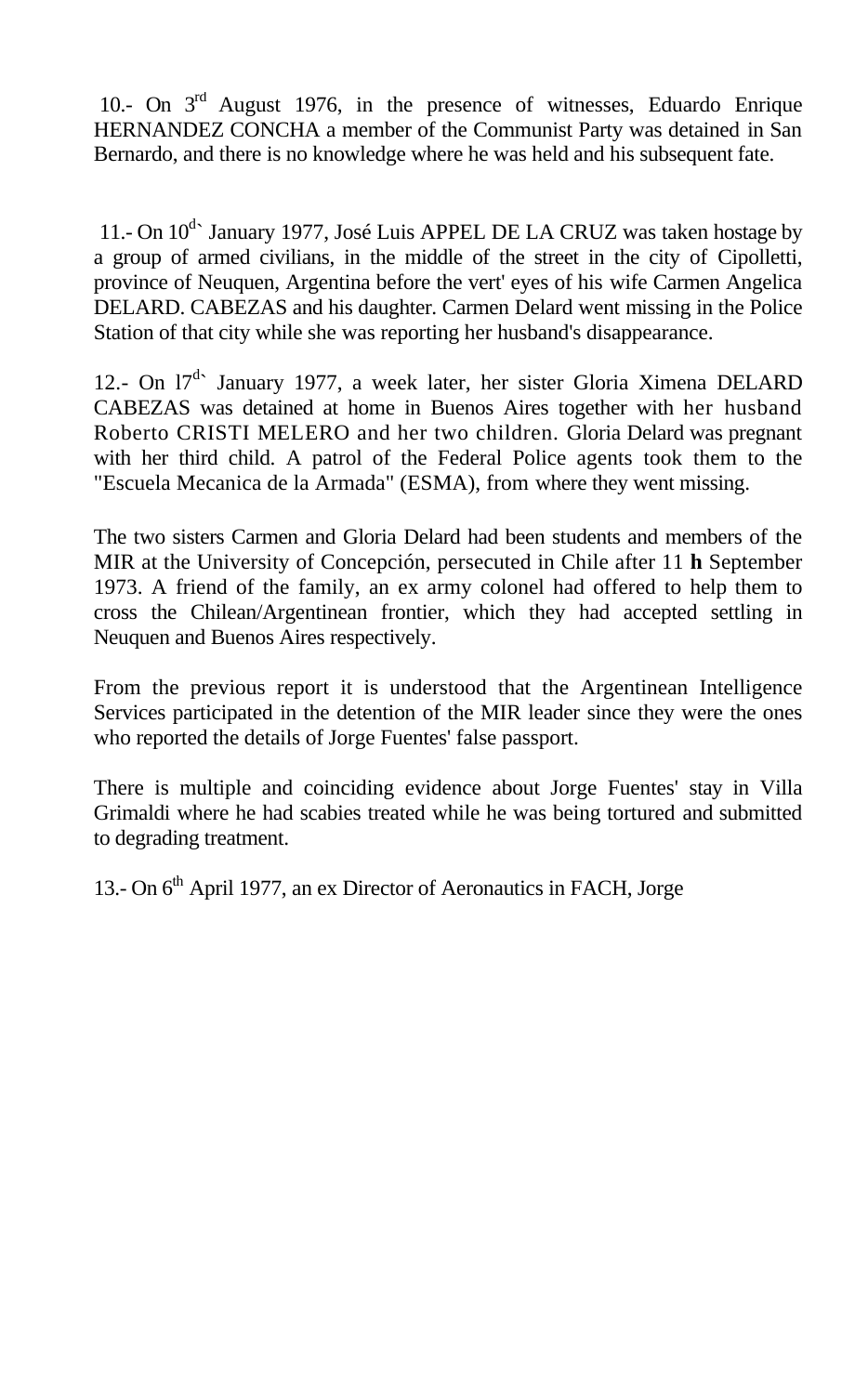SAGAUTA HERRERA, 51 years old was detained by the Argentinean Security forces at a friends' house in Buenos Aires. As a list of Chilean political prisoners was found during the search, he was taken by agents and subsequently disappeared.

14.- On 16<sup>ch</sup> May 1977 a Chilean/Swiss student called Alexel Vladimir JACCARD SIEGLER who had arrived in Buenos Aires the day before, on a stopover on his way to Chile the following day, was detained in that city.

According to information given to the Commission, Alexel Jaccard carried with him money to be deposited in Chile.

In the course of the same operation also detained were Ricardo Ignacio RAMIREZ HERRERA who was the person in charge of the organisation and fnances of the Chilean Communist Party in Buenos Aires and Hector Heraldo VELAZQUEZ MARDONES also a member of the Chilean Communist party. The Chilean and Argentinean agents detained the three Chilean subjects on the same day and they also detained five members of the Solidarity Committee with Chile in ,Argentina, who were hiding the detained persons.

The eight of them remain missing to this day.

i

Alexei Jaccard was detained in the street and was taken to a centre of the Argentinean Federal Police where he was interrogated and afterwards removed to the "Escuela Mecanica de la Armada" (ESMA) in Buenos Aires.

The particularly active role played in this case by DINA and the Government of Chile begins with the triple illegal arrest in a foreign country in complicity with the Argentinean Security Services and culminates with the delivery of false information to the Swiss diplomats who were determined to search for this Swiss subject.

Regarding Ricardo Ramirez the Chilean International Police reported falsely about the alleged travels of the victim in the years 1977- 1983 to the Argentinean Ministry of Foreign Affairs. This information had been requested to the Chilean Police by the Courts of the Republic of Argentina. Another report sent by the Police to this Commission, consistent with the

-7

e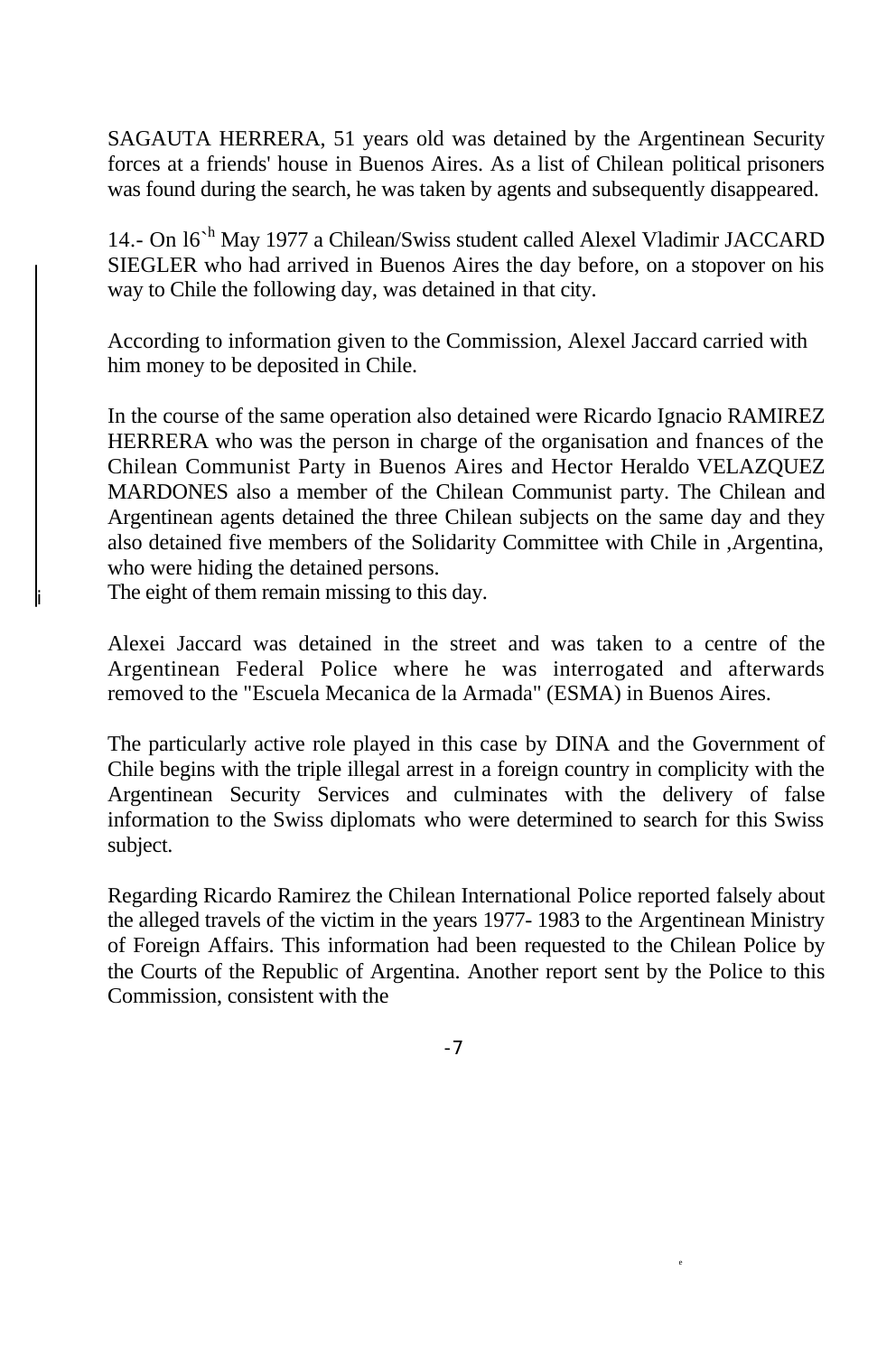facts, demonstrates that the victim had only travelled from Santiago ~t Germany in the month of March 1976, when he was able to leave as a political exile to subsequently settle in Hungary.

After the triple arrest of the Chilean communist members in Buenos Aires the

Chilean and Argentinean security agencies displayed a vast quantity of false

documents and information with the purpose of covering each other in

the face of heavy pressure by the Swiss Government who wanted to know what had happened to a Swiss national in transit.

15.- On 23T*<sup>d</sup>* May 1977 Humberto CORDANO LOPEZ, a nurse and a member of the Communist Party, exiled in Comodoro Rivadavia after 11' September 1973, was detained. The victim was detained on the aforesaid date in the surroundings of the Hotel Centrico in Comodoro Rivadavia. As a member of the Argentinean Committee for Solidarity with Chile in this province, Humberto Cordano Lopez had taken steps in favour of Chilean detained persons on account of which he had been followed openly by DINA agents in Comodoro Rivadavia.

16.- On-10 May 1977 Oscar Lautaro HUERAVILO SAAVEDRA, a 23 year old employee, without any known particular political connections, a Chilean settled in Buenos Aires was detained together with his six months pregnant Argentinean wife, Mirta Monica ALONSO. The child was bore during their detention and was recovered by his grandmother. The couple is missing.

17.- On 29<sup>th</sup> May 1977 the Chilean couple Matilde PESSA MOIS and Jacobo STOULVIAN BOERTNIK, without any known political tendencies or connections were detained while flying between Santiago and Buenos Aires, before passing through the International Police Control. After their detention a record was found of their having registered in the Hotel Winston Palace of Buenos Aires, which at that time was a Hotel used by the Argentinean security services.

18.- On 19'*<sup>h</sup>* May 1977, José Liberto POBLETE BOA, a member of the community "Cristianos por el Socialismo" together with his wife, a national of Argentina and their eight month old daughter Claudia POBLETE HLACZIK were detained. Both the couple and their daughter went missing, but there is testimony regarding their stay in the centres of El Banco and El Olimpo in Buenos *<sup>E</sup>*Aires. There whereabouts are unknown since around 1979.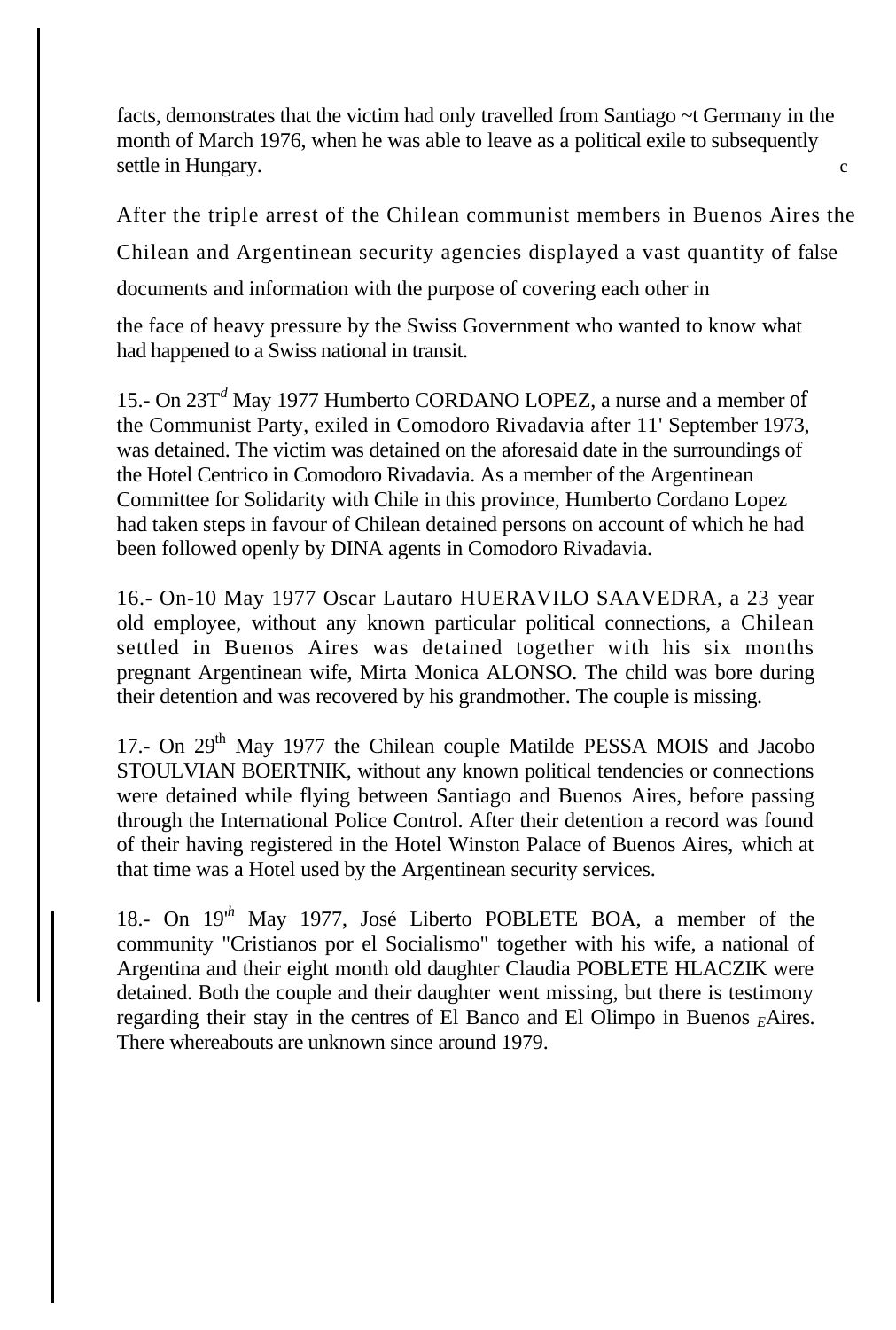On 11<sup>th</sup> September 1977, Cherif Omar AIME ROJAS, a student of Chemistry at the University of Buenos Aires, Argentina who lived in this country since he was a child was detained in the neighbourhood of Quilmes in Buenos Aires. The day after the Joint Army Forces searched his home taking away the victim's identity document.

20.- On  $10^{th}$  January 1978 the Argentinean Police detained Guido Arturo SAAVEDRA INOSTROZA, a student at the University of Buenos Aires and an employee of "Textil Gloria". He remains missing to this day.

The young university student had left Chile after  $11<sup>th</sup>$  September 1973, after having been detained at the University Federico Santa Maria of Valaparaiso. The reports given to the Rettig Commission established that Guido Saavedra had been the subject of an illegal detention and subsequent disappearance which had taken place outside national territory and had been carried out by agents of the State of Chile or with its participation. The high level of communication between the Argentinean and Chilean security services at that time was also confirmed by these reports.

21.- In 1978 the Chileans subjects Raul TAPIA HERNANDEZ, Jaime Nury RIQUELME GANGAS and Luis ESPINOZA GONZALES were detained in Buenos Aires. They were all exiles who were legally working

in Argentina and went missing in the previously mentioned context.

22.- In April 1989 Carlos Patricio ROJAS CAMPOS, a member of the Communist Party disappeared. He had been persecuted in Calama and Tocopilla cantil 1977 when he fled to Buenos Aires keeping in regular contact with his family in Chile by letter. Since that date there has been no news of him.

23.- On 26<sup>t</sup> July 1978 Cristina Magdalena CARREÑO ARAYA, a member of the communist Party went missing in Argentina. She had arrived in that country a the beginning of that month from Hungary. On  $24<sup>th</sup>$  of that same month she had revealed to the CEAS offices, a Catholic Church department which worked in coordination with ACNUR in the Federal Capital, that she felt she was being persecuted and she applied for refugee status.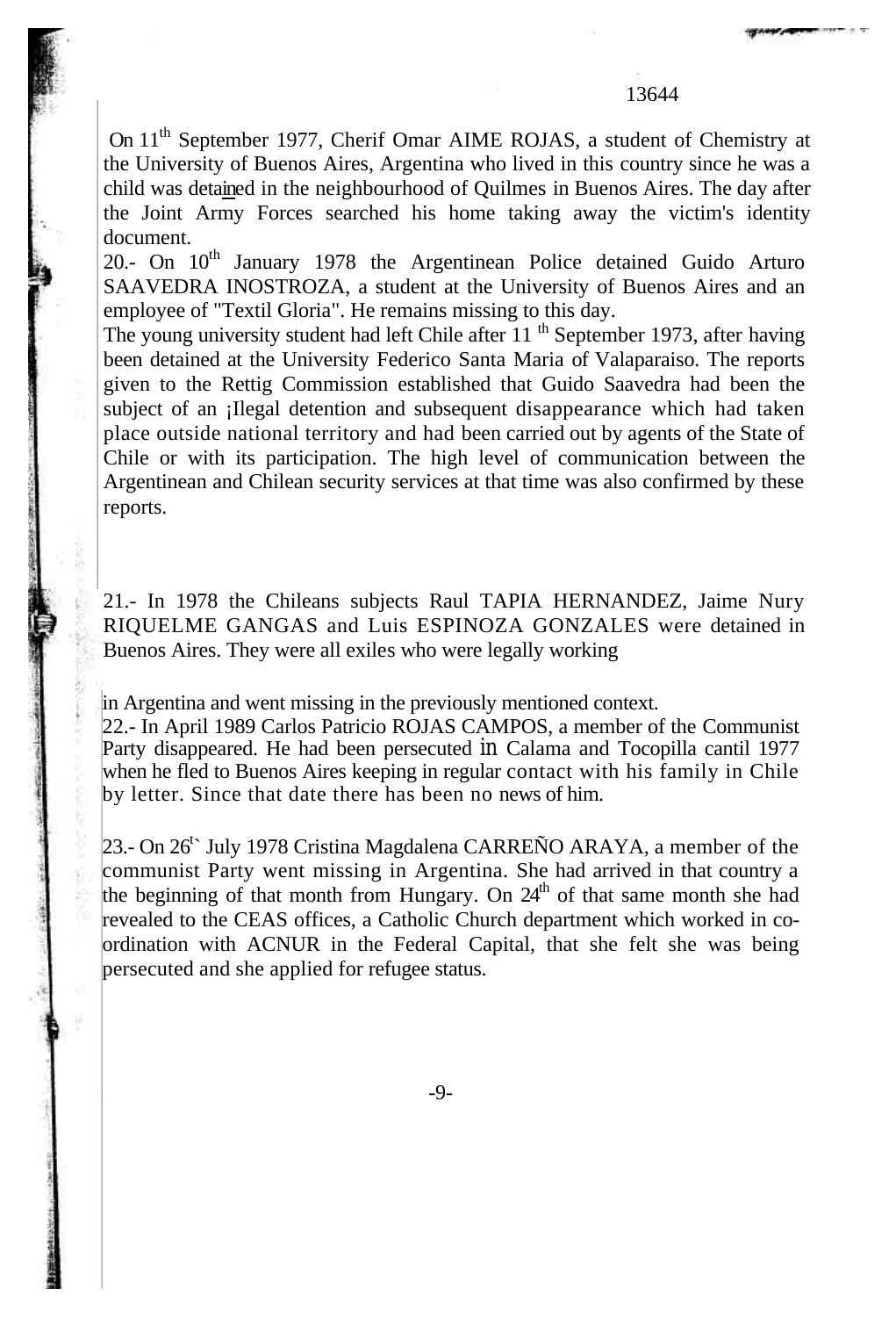24.- On 27<sup>d</sup> January 1979 Oscar Orlando IYARZUN MANZO, a member of the Communist Party, a refugee in Argentina sine 1974 was taken hostage by plain clothes agents and murdered outside Buenos Aires.

25.- On l9th February 1981 Alejandro CAMPOS CIFUENTES a student nurse and Lula QINCHAVIL SUAREZ an ex Mapuche leader; both MIR members were detained in the Chilean/Argentinean frontier, in the area of Paimun, trying to enter Chile clandestinely, within the so called "Return Operation". They had been previously sentenced to imprisonment by a Military Court which later, in 1975 was commuted to exile; they were therefore forbidden to enter intó national territory.

The information about these facts related to the CNI operations resulted in the dismantling of the guerrilla activities in the Neltume area in the year 1981 and the commission established that José Campos and Luis Quinchavit had been detained by Argentinean police officers, who subsequently delivered them to the national security agents in whose hands they went missing.

The folloowing eleven persons, all of them Chilean subjects were illegally detained and are still missing:

-Nelson Martin Cabello Perez, 23 years old, detained on 9<sup>th</sup> april 1976 in La Plata, Argentina, together with his wife and his brother in law.

-Oscar Julian Una Ferrarese, 24 years old, detained at 13.00 hours on  $22<sup>nd</sup>$  of May 1976 in Buenos Aires, Argentina, together with his wife. Personnel of Argentinean Aeronautics took part in this operation. The couple were taken to the Campo de Mayo prison and from there subsequently removed to the military prison of Magdalena. And from then on they could not be traced .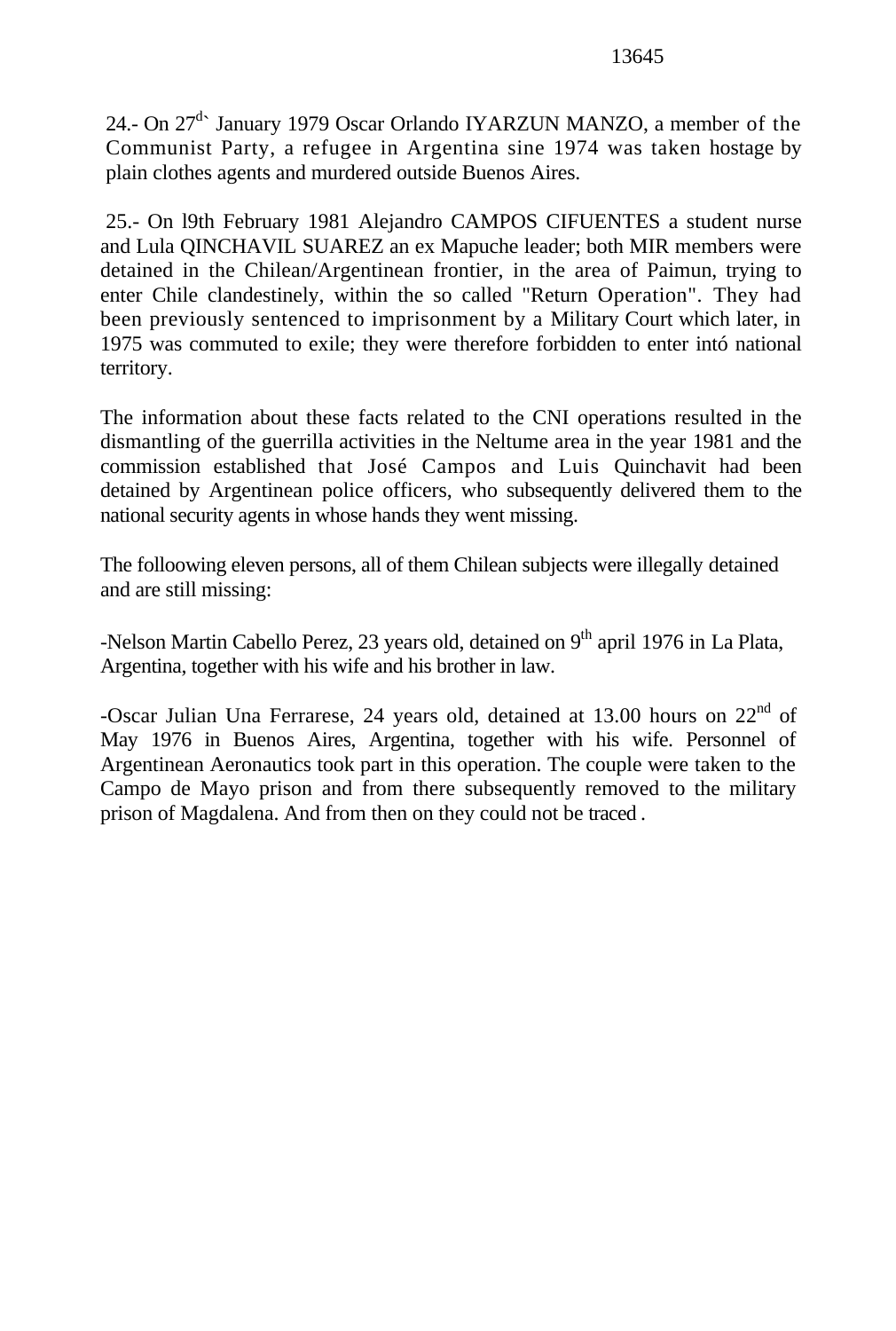-Rafael Antonio Ferrada, 49 years old, detained on 3rd August 1976 in his home in San Martin, province of Buenos Aires, Argentina. His detention was reported to Court number Two in San Martin, with no result.

-José Francisco Pichulman Alcapan, 20 years old, detained on  $12<sup>t</sup>$  August 1976 in his home in Neuquen (Argentina) by a group of military officers. According to witnesses a guard of a Rio Mayo centre was the one who saw him for the last time.

-Juan Raul Pihculman Alcapán, 24 years old, detained on  $27<sup>th</sup>$  January 1977 in his home in J.J.Gomez, Rio Negor, Argentina, together with his wife by twenty or thirty military officers claiming to belong to the "joint forces".

-Nelson Flores Ugarte, 28 years old, detained on  $18<sup>th</sup>$  February 1977 in his home in Buenos Aires, by a group of armed people. The detention of this Chilean national was never recognised by the Argentinean authorities and his whereabouts remain unknown.

-Maria Isabel Navarrete, 24 years old, detained on  $17<sup>th</sup>$  May 1977 when she was leaving the Faculty of Medicine in La Plata.

-Reinaldo Miguel Pinto Rubio, 23 years old, detained on 19<sup>th</sup> June 1977 in Buenos Aires by a group of people. He tried to fight back during the shooting and was taken to Claypole's Police Station.

-Maria Angelica Pinto Rubio, 21 years old, who was last seen in Buenos Aires on 10<sup>th</sup> February 1977. Apparently her detention was connected with her brother's.

-Jose Luis de la Maza Asquet, 27 years old, detained on l't November 1977 in a street in Tucuman, Argentina and is missing since then. His whereabouts are unknown.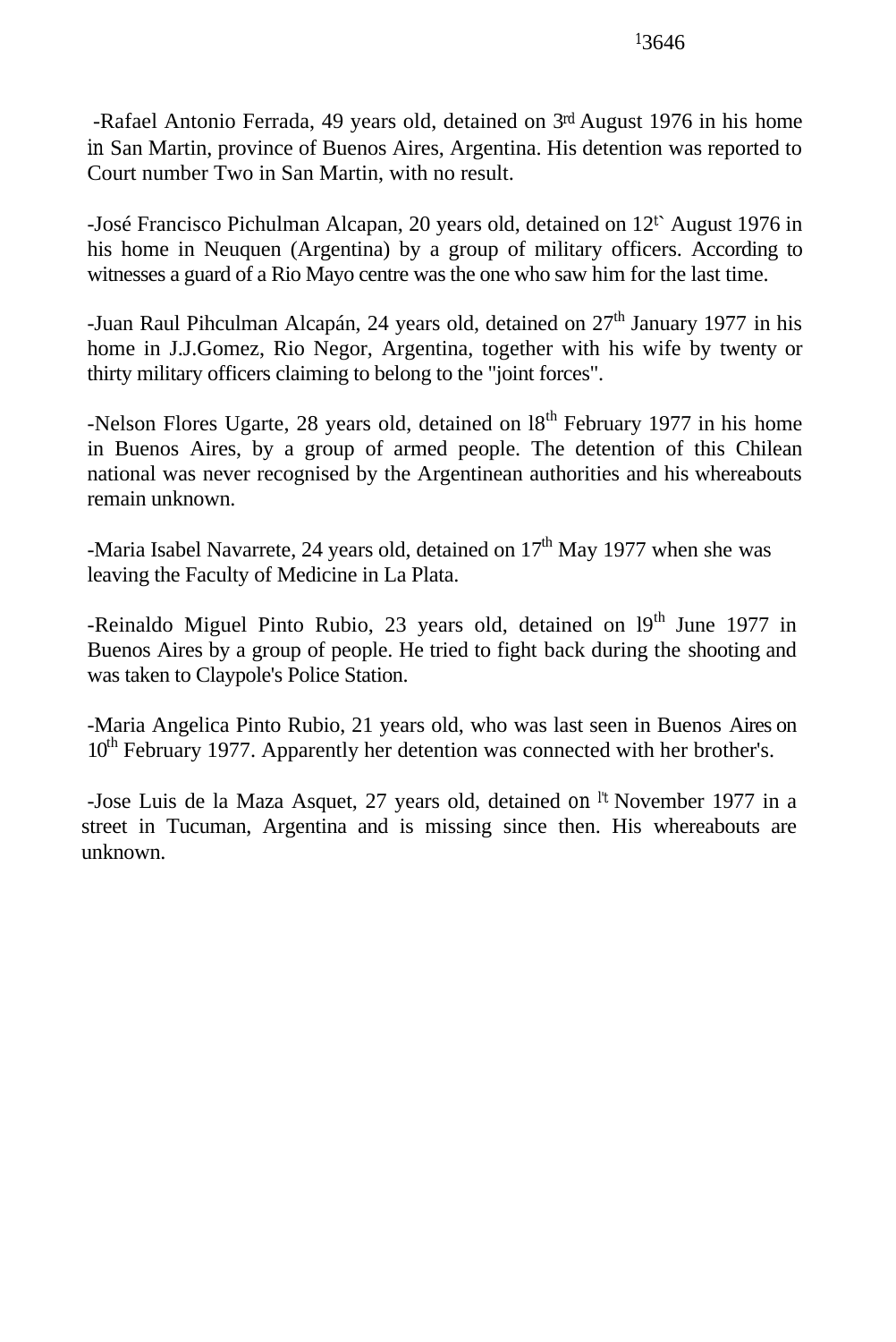-Juan Adolfo Coloma Machuca, detained on 1 l'h December 1978 in Buenos Aires together with his wife. Juan Adolfo Coloma, who was also known as Hernan, was seen in the prison camp El Olimpo at the end of 1979.

The following persons were also taken hostage within the saine operation of physical elimination, established by Augusto Pinochet Urgarte, among others

1975

-Maria Elena Acost Velasco, 34 years old, a Chilean national, was detained in La Plata, Argentina on  $28<sup>th</sup>$  September and taken into the clandestine prison centres known as `BIM-3 and "ARANA". She has been missing since January 1977.

-Luis Adolfo Jaramillo, 42 years old, missing since  $26<sup>th</sup>$  of November, in Quilmes, Argentina.

-José Heriberto del Carmen Leal Sanueza, 25 years old, an unmarried university student missing, probably in Cordoba, Argentina.

-Luis Guillermo Guzman Osorio, a Chilean subject who went missing in Argentina and who appears in the lists of the Permanent Assembly for Human Rights of that country.

-Enrique Lorca Portigo, missing in Buenos Aires on 24<sup>th</sup> May. His disappearance was registered in ACNUR, Argentina.

-Luis Arnaldo Zaragoza Olivares, employee, detained in Argentina on  $17<sup>th</sup>$ August, missing since then, as per the lists of CONADEP and APDH of that country.

Gaspar Medina Medina, 42 years old, detained on 9<sup>th</sup> September in Futaleñi, Argentina. His disappearance was registered in the Permanent Assembly for Human Rights and in the lists of the Legal and Social Studies Centre of Argentina (CELS).

-Rene Alejandro Moscoso Espinoza, a photogravure worker detained on 15~ September in GRAFFA S.A., the factory where he worked in Buenos Aires, Argentina, as recorded in the records of the Permanent Association for Human Rights and CONADEP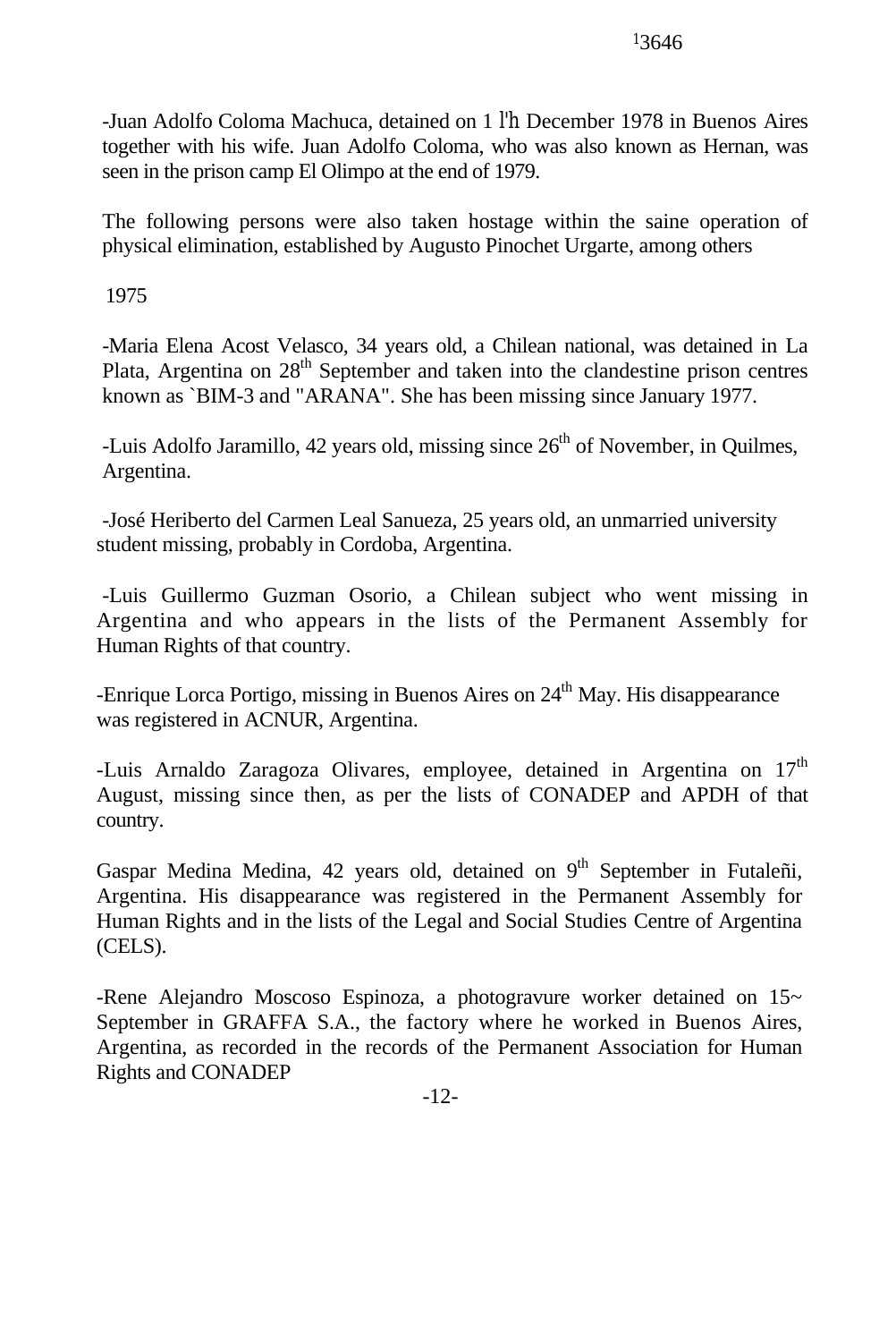-Salvador Cabillos Marurana, detained on the  $10<sup>d</sup>$ i November in Bueno Aires, Argentina and missing since then, as recorded in the lists of APDH of Argentina.

-Nora Mardikiend, the Argentinean wife of Nelson Cabello, a Chilean subject, still missing.

-Susana Ossola, the pregnant Argentinean wife of Oscar Urra, a Chile national, still missing.

-Clara Heydée Fernandez, the Argentinean wife of Luis Elgueta, a Chilean national, missing since her husband was taken hostage.

-Cecilia Maria Fernandez, an Argentinean national, Luis Elgueta's sisterin-law who has been missing since the latter's detention.

-Esteban Badel, an Argentinean national, husband of the Chilean national Maria Elena Acosta, both went missing on the same day.

-Julio Badel, Esteban Badel's brother, also went missing on the same day.

# 1977

-Carmen Angelica Delard Cabezas, 24 years old, missing since 1 O January in Cipoletti, Argentina

-Maria Eugenia Escobar Silva, went missing in Buenos Aires, Argentina on 18<sup>d</sup>' February.

-Daniel Tapia Contardo, 26 years old, detained on 26" March in Buenos Aires, Areas, as reported in APDH and CONADEP.

-Hernan Leopoldo Caballero, 26 years old, detained in Buenos Aires, Argentina on 26<sup>th</sup> March, according to APDH and CONADEP. -Gaston Riquelme Cifuentes, detained on 5<sup>th</sup> June in Argentina.

-Norma Riquelme Cifuentes, detained in Argentina on 5<sup>th</sup> June, according to APDH and CONADEP.

-Hernan Artemio Rojas Fajardo, a masonry worker, detained in Mar del Plata, Argentina on  $7<sup>th</sup>$  June and missing sine then, according to APDH and CONADEP.

# 1978

-Luis Alfredo Espinoza Gonzalez, 25 years old, detained on 3r<sup>d</sup> December in Mendonza, Argentina, still missing.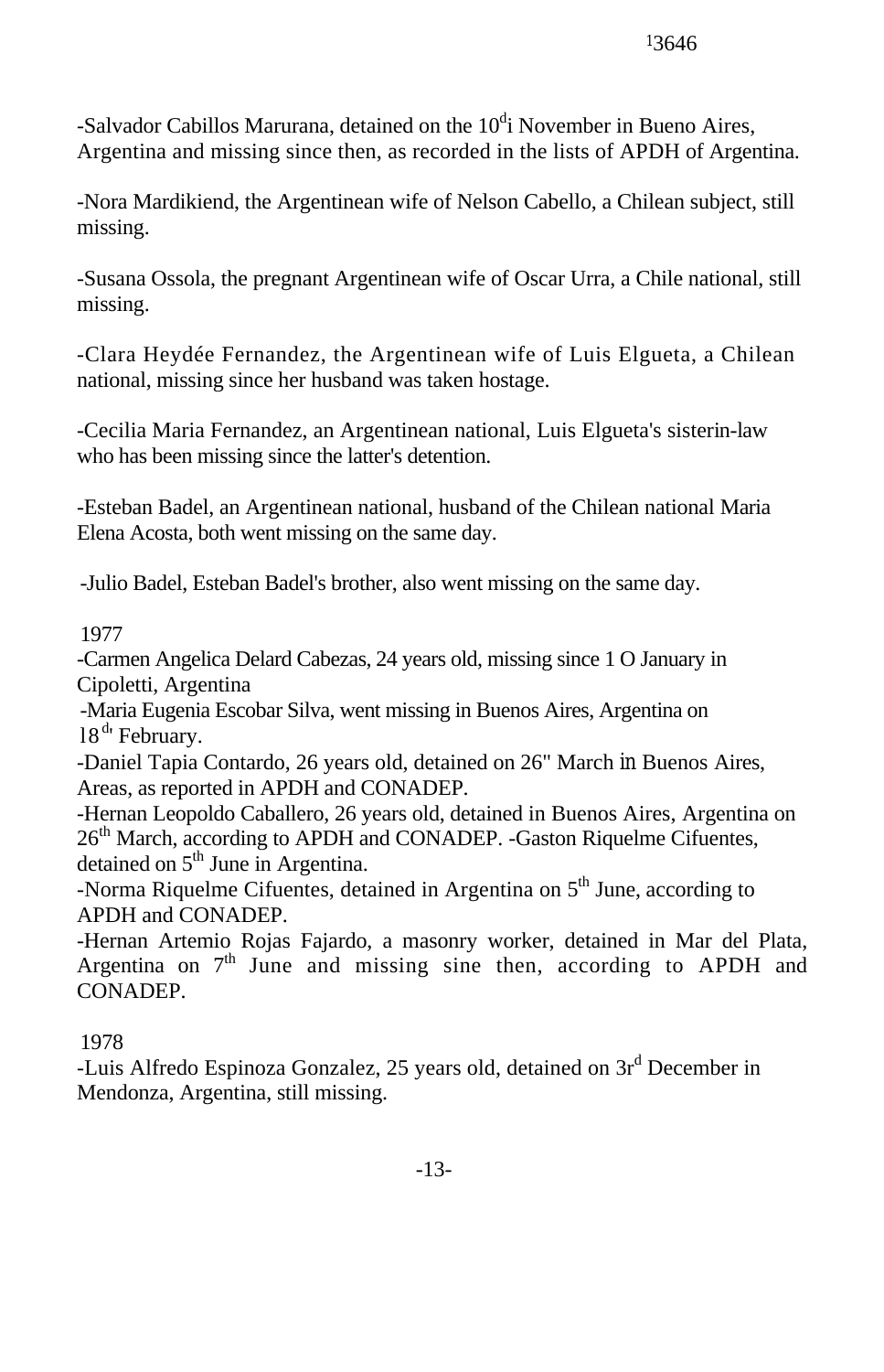-Eduardo Kurt Fuentes, detained in Argentina, in the month of Januar according to APDH.

-Ester Elena Jimenez Torrealba, disappeared in Argentina in January, according to ACNUR and still missing.

-Rafael Eduardo Ulloa Sanchez, detained in Argentina on 12 June and missing since then.

-Ruben Gomez Quesada, a journalist, detained in Salta, Argentina on 30<sup>th</sup> December and according to APDH missing to this day.

-Susana Larubia, detained in Buenos Aires, Argentina on 11'<sup>h</sup>December and missing since then.

1979

-Juan Antonio Rodriguez, a Chilean national detained on 8<sup>th</sup> January in Mar del Plata, Argentina, missing since then.

-Sylvia Lillian Almendras Zapata, who disappeared in Argentina. -Santiago

Pedro Astelarra, who disappeared in Argentina. -Yolanda Barría Santana,

who disappeared in Argentina. -Omar Jose Ojeda Mera, who disappeared in

Argentina. -Mario Juan Villa Colombo, who disappeared in Argentina. -

Ricardo Lancelot Carbajal Vargas, who disappeared in Argentina. -Gary

Nelson Olomos Guzman, who disappeared in Argentina. -Jose Fernando

Fanjul Malles, who disappeared in Argentina. -Sylvia Teresa Marrambio

Silva, who disappeared in Argentina. -Angel Manuel Martinez Fernandez,

who disappeared in Argentina. -Luisa Aurora Arredondo Fernandez, who

disappeared in Argentina.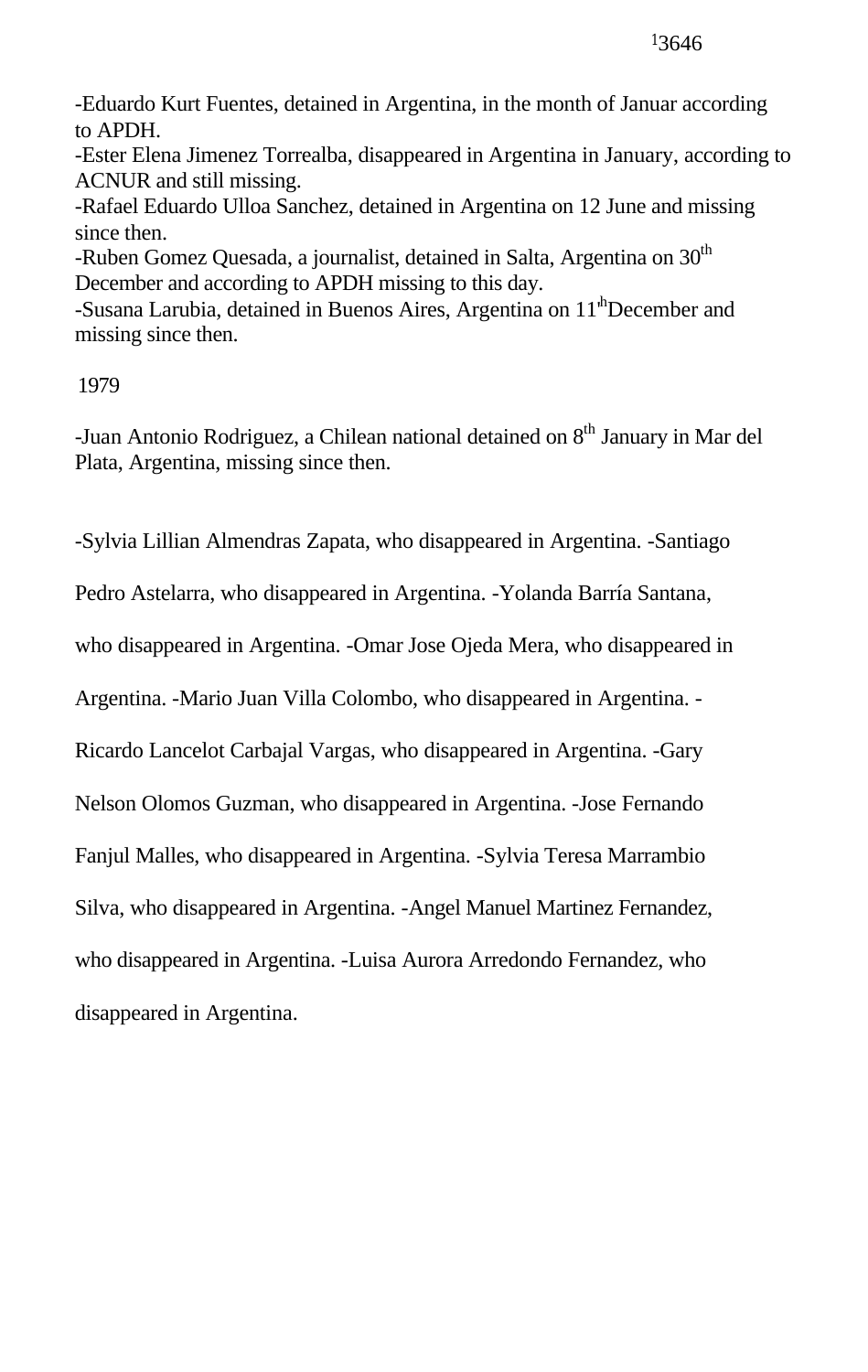#### **LEGAL ARGUMENTS .c**

The facts reported in this decision could be constituent with, regarding the accused Augusto Pinochet Ugarte, a crime of genocide, made up of a series of ¡Ilegal arrests, which were followed sometimes by murder or disappearance, as in the case of the 94 aboye mentioned victims and which according to the statements given and information gathered in this case were preceded by torture in every single case; a crime specified in Article 607 of the Penal Code, related to Article 139 (Murder), 163, 166 and 167(Illegal Detention and Taking of hostages) ail in the Penal Code; a crime of Terrorism of Articles 515, 516.2, 571, 572 and 577 of the Penal Code; crimes of Torture of Article 174 of the Penal Code; ail of these were crimes specified in the Penal Code in force at the time the facts occurred.

The legal criminal classification of the facts is based on the following international provisions:

- a) Declaration of Moscow of 1943, subscribed by the United Kingdom of Great Britain, United States of America and Soviet Union on Crimes against Humanity.
- b) The Statute of the Tribunal of Nuremberg 1945, subscribed by the United Kingdom.
- c) The resolution of  $16<sup>th</sup>$  December 1946 of the United Nations Assembly, in which the principies and Statutes of the Sentence of Nuremberg were approved.
- d) The United Nations Convention against genocide, of 10"' December 1948.
- e) The United Nations Covenant on Civil and Political Rights of 16<sup>o</sup> December 1966.
- t) The United Nations resolution about persecution of crimes against Humanity.
- g) The Convention against Torture of the United Nations, of  $10<sup>th</sup>$  December 1984
- h) The Declaration of the United Nations General Assembly on the forced disappearance of persons of 1992.
- i) the European Convention on Repression of Terrorism of  $27<sup>th</sup>$  January 1997

Under such provisions, crimes of this nature do not prescribe and those responsible for them are neither entitled to diplomatic immunity nor to apply for Refugee Status and cannot be granted political asylum and ail World States are obliged to persecute them and mutually assist each other in the persecution of such crimes.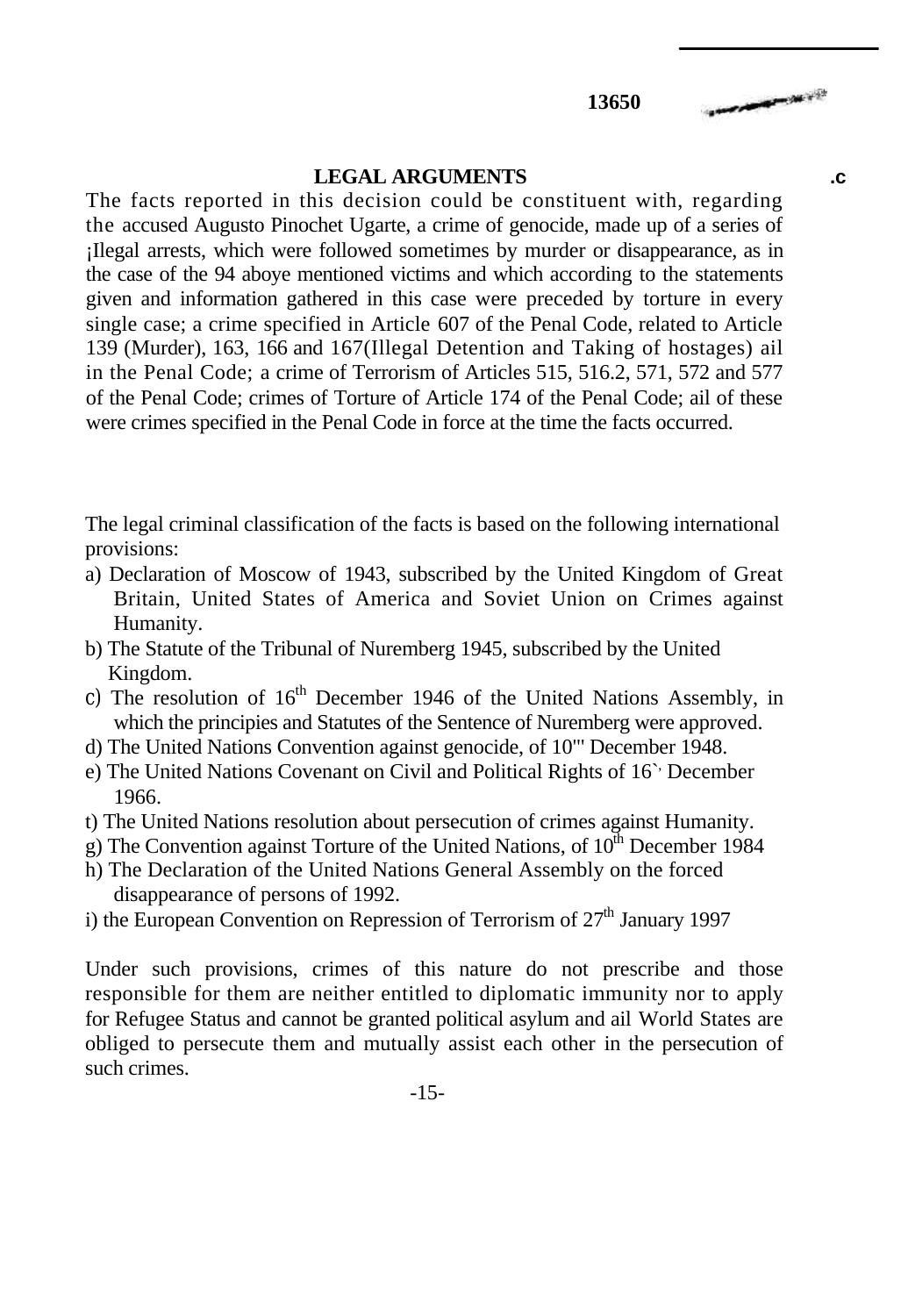## 13651

As it has been proved an armed organisation was created taking advantage of the military structure and usurpation, with the purpose of institutionalising, with impunity, a terrorist regime which subverted in itself the constitutional order, in order to efficiently develop a plan for the disappearance and systematic elimination of members of national groups also using in their benefit the assistance and co-ordination of other countries, Argentina in particular.

In accordance with the provisions of Article 23.4 of the Ley Organica del Poder Judicial\* Spain has coaetent jurisdiction to proceed with this Case as stated in Resolutions of 28 June 1996,  $25<sup>th</sup>$  March and  $11<sup>th</sup>$  May 1998 and on 16 October of 1998, in relation with admission to commence legal proceedings.

Therefore and censidering the gravity of the facts attributed to the accused and his present situation, that is outside Spanish jurisdiction, it was ruled to request the unconditional preventive custody of AUGUSTO PINOCHET UGARTE, pursuant to the provisions of Articles 503, 504 and 539 of the "Ley de Enjuiciamiento Criminal"\*\* which relate to the aboye mentioned penal articles and in respect of which the corresponding International Arrest Warrants were issued by this Central Court, and were carried out by the competent British Authorities, in order to proceed to his arrest in view of Extradition.

## REQUESTED- PROCEEDINGS

1.- The freezing of all bank accounts held at any Bank and connected with AUGUSTO PINOCHET UGARTE in which accounts he or any of his relatives, whose identities are as follows: LUCIA HIRIART (WIFE), INES LUCIA PINOCHET HIRIART (DAUGHTER) AUGUSTO OSVALDO PINOCHET EMIRAT (SON) MARIA VERONICA PINOCHET HIRIART (DAUGHTER) MARCO ANTONIO PINOCHET HIRIART (SON) and JACQUELINE MARIE PINOCHET HIRIART (DAUGHTER) appear as account holders, trustees, assignees or are empowered to the use of the same, the balances of which to remain at the disposition of this Fifth Central Court within the context of the aforementioned proceedings.

2.- The freezing of those Deposit Boxes in any bank entity of the United Kingdom, whose title holder is, d rectly or indirectly, individually or

<sup>\*</sup> Basic laws or Statutes approved by Parliament \* \* Code of Criminal Procedure